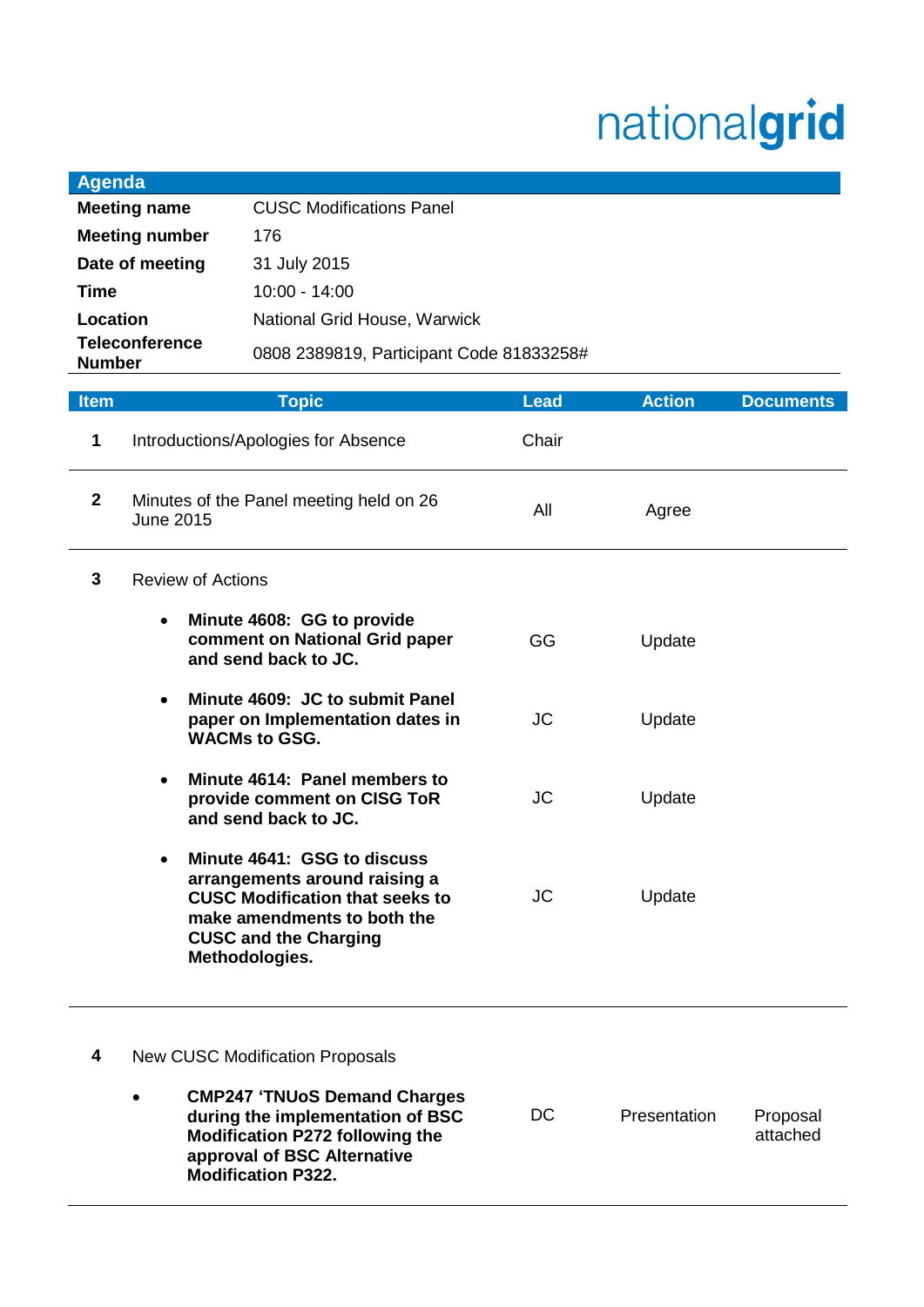| <b>Item</b>                                         | <b>Topic</b>                                                                                                                                                            | <b>Lead</b> | <b>Action</b> | <b>Documents</b>     |
|-----------------------------------------------------|-------------------------------------------------------------------------------------------------------------------------------------------------------------------------|-------------|---------------|----------------------|
|                                                     | <b>CMP248 'Enabling capital</b><br>contributions for transmission<br>connection assets during<br>commercial operation'                                                  | <b>NM</b>   | Presentation  | Proposal<br>attached |
|                                                     | <b>CMP249 'Clarification of Other</b><br>Charges (CUSC 14.4) - Charging<br>arrangements for customer<br>requested delay and backfeed'                                   | JB          | Presentation  | Proposal<br>attached |
| 5                                                   | <b>Workgroups/Standing Groups</b>                                                                                                                                       |             |               |                      |
|                                                     | <b>CMP242 'Charging arrangements</b><br>for interlinked offshore<br>transmission solutions<br>connecting to a single onshore<br>substation'                             | <b>JC</b>   | Update        |                      |
|                                                     | <b>CMP243 'a fixed Response Energy</b><br>Payment option for all generating<br>technologies'                                                                            | <b>JC</b>   | Update        |                      |
|                                                     | <b>CMP244 'Set final TNUoS tariffs at</b><br>least 15 months ahead of each<br>charging year'                                                                            | <b>JC</b>   | Update        |                      |
|                                                     | <b>CMP245/CMP246 'Introduction of</b><br>a new 'Category 5 Intertripping<br>Scheme' to include System to<br>System intertrips in relation to<br><b>One-off Charges.</b> | <b>JC</b>   | Update        |                      |
|                                                     | <b>Governance Standing Group</b>                                                                                                                                        | GG          | Update        |                      |
| <b>Transmission Charging Methodologies</b><br>Forum |                                                                                                                                                                         | <b>PH</b>   | Update        |                      |
|                                                     | <b>Commercial Balancing Services Group</b>                                                                                                                              | <b>JC</b>   | Update        |                      |
|                                                     | <b>Balancing Services Standing Group</b>                                                                                                                                | <b>JC</b>   | Update        |                      |
|                                                     |                                                                                                                                                                         |             |               |                      |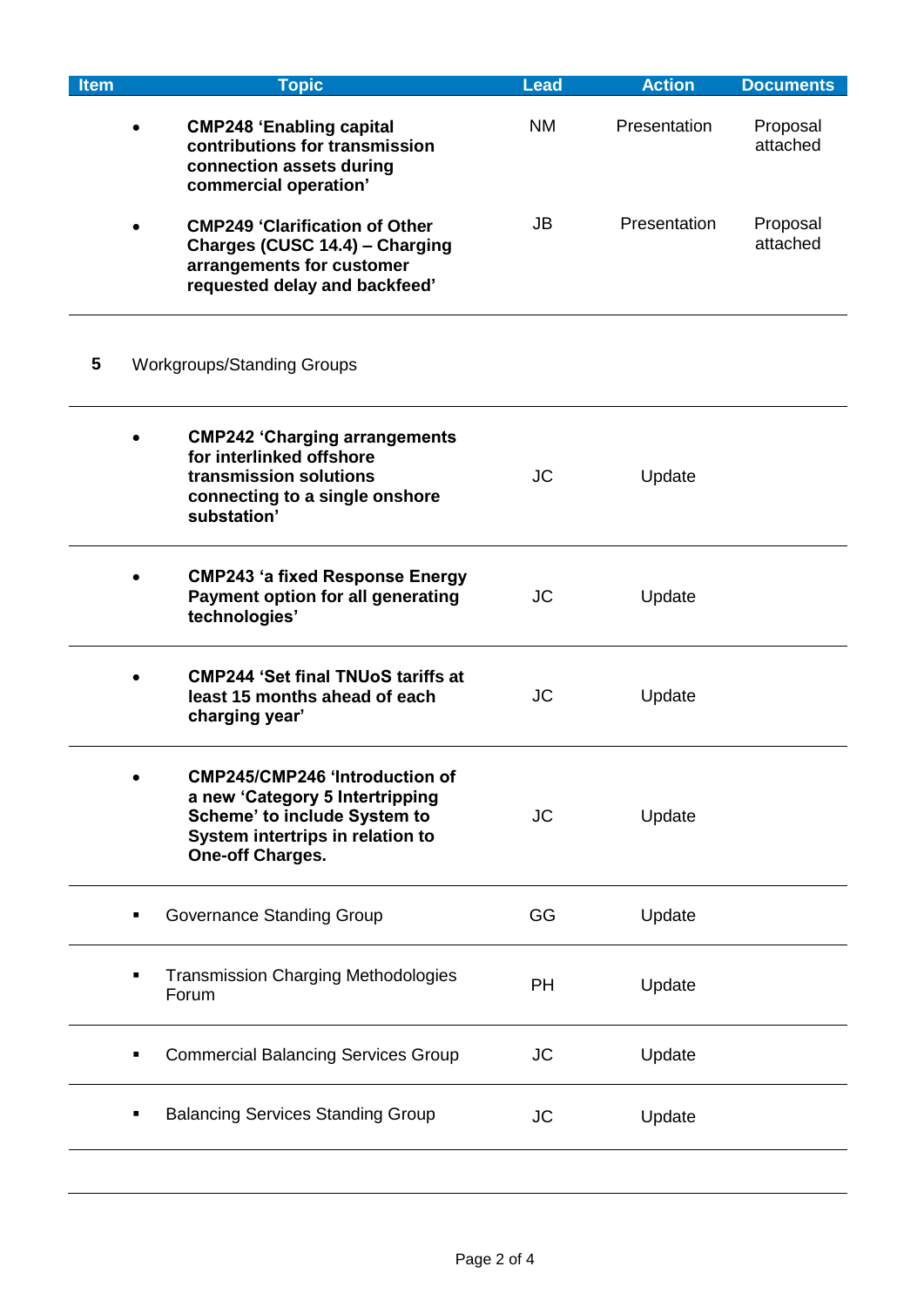| <b>Item</b>             | <b>Topic</b>                                                                                                                                                                                                         | <b>Lead</b> | <b>Action</b> | <b>Documents</b>                               |
|-------------------------|----------------------------------------------------------------------------------------------------------------------------------------------------------------------------------------------------------------------|-------------|---------------|------------------------------------------------|
| 6                       | European Code Development                                                                                                                                                                                            | AS          | Update        |                                                |
|                         | Joint European Standing Group<br>$\bullet$                                                                                                                                                                           | GG          |               |                                                |
| $\overline{\mathbf{z}}$ | <b>CUSC Modifications Panel</b><br><b>Recommendation Vote</b>                                                                                                                                                        |             |               |                                                |
|                         | <b>CMP227 'Change the G:D Split of</b><br>$\bullet$<br>TNUoS charges, for example to<br>15:85'                                                                                                                       | <b>JC</b>   | Panel vote    | <b>Draft FMR</b><br>attached                   |
|                         | <b>CMP237 'Response Energy Payment</b><br>$\bullet$<br>for Low fuel cost generation                                                                                                                                  | <b>JC</b>   | Panel vote    | <b>Draft FMR</b><br>attached                   |
| 8                       | Authority Decisions as of 23 July 2015                                                                                                                                                                               |             |               |                                                |
|                         | <b>CMP223 'Arrangements for Relevant</b><br>$\bullet$<br><b>Distributed Generators under the</b><br><b>Enduring User Commitment'</b>                                                                                 | <b>AS</b>   | Update        | Decision<br>letter<br>attached                 |
|                         | <b>CMP235/6 'Introduction of a new</b><br>$\bullet$<br>Relevant Intertruption Type' and<br>'Clarification of when Disconnection<br><b>Compensation payments can be</b><br>expected under a Relevant<br>Interruption' | <b>AS</b>   | Update        | Decision<br>letter<br>attached                 |
| 9                       | <b>CMA Paper</b>                                                                                                                                                                                                     | MT/AS       | Update        |                                                |
| 10                      | CACoP Principle 13 and Open letter                                                                                                                                                                                   | <b>JC</b>   | Update        | Principle 13<br>and Open<br>letter<br>attached |
| 11                      | <b>Relevant Interruptions Claims Report</b>                                                                                                                                                                          | <b>JC</b>   | Update        | Report<br>attached                             |
| 12                      | <b>Quarterly KPIs</b>                                                                                                                                                                                                | <b>JC</b>   | Update        | <b>KPIs</b><br>attached                        |
| 13                      | Update on Industry Codes/General Industry<br>Updates relevant to the CUSC                                                                                                                                            | All         | Update        |                                                |
| 14                      | <b>AOB</b>                                                                                                                                                                                                           | All         |               |                                                |